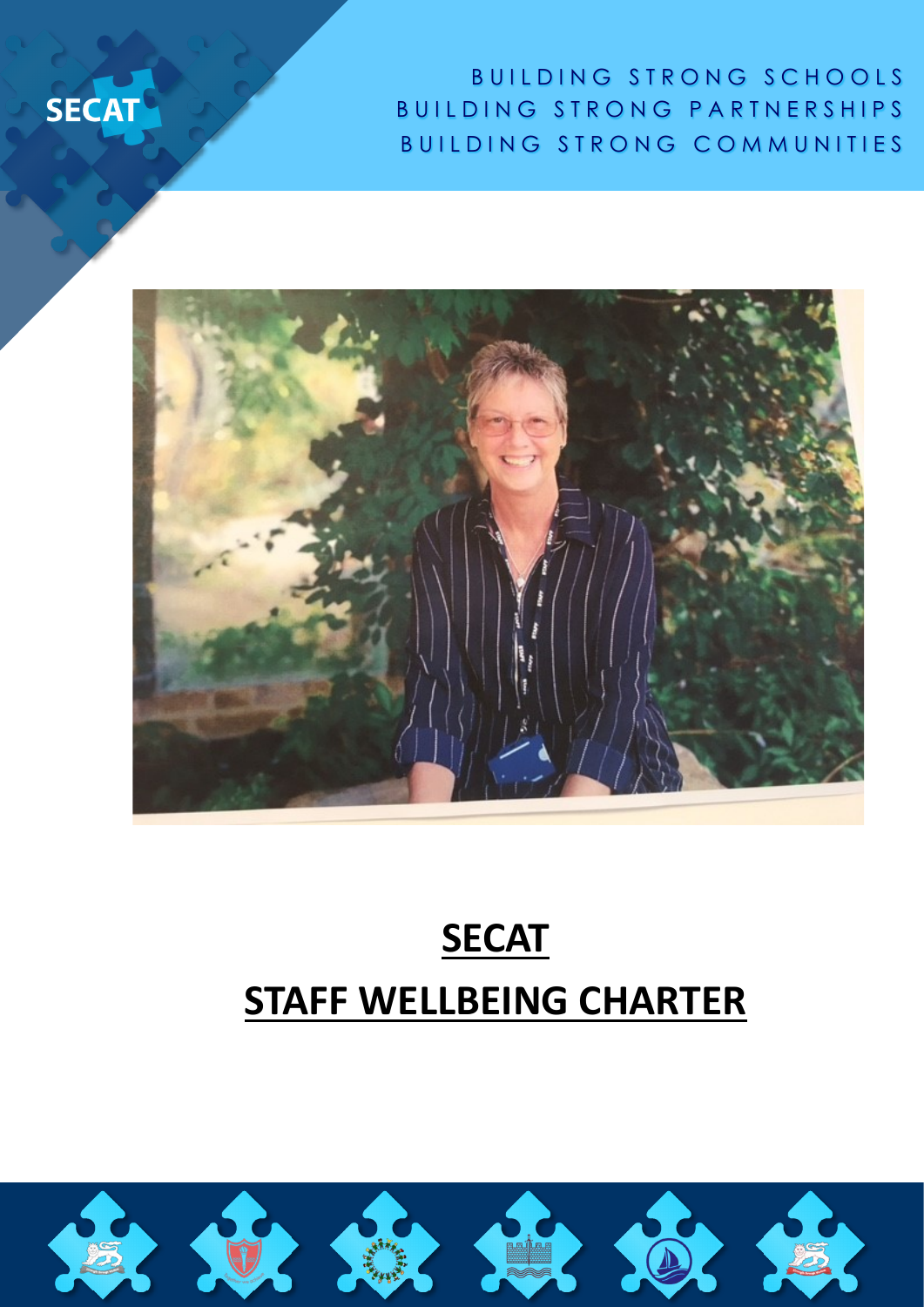

### BUILDING STRONG SCHOOLS B U I L D I N G S T R O N G P A R T N E R S H I P S BUILDING STRONG COMMUNITIES

#### **SECAT WELLBEING CHARTER**



We believe that everyone working within SECAT should have the opportunity to enjoy the highest standard of wellbeing and mental health.

In line with the DfE Staff Wellbeing Charter, SECAT recognise that everyone has a role to play in creating an environment free from mental health discrimination,

guided by emotional intelligence and characterised by supportive, nurturing cultures.

We have committed to develop this for long-term strategy for improving staff wellbeing:

- Prioritise staff mental health
- Give staff the support they need to take responsibility for their own and other people's wellbeing
- Give managers access to the tools ad resources they need to support the wellbeing of those they line manage
- Establish a clear communications policy
- Give staff a voice in decision-making
- Drive down unnecessary workload
- Champion flexible working and diversity
- Create a good behaviour culture
- Support staff to progress in their careers
- Include a sub-strategy for protecting leader wellbeing and mental health
- Hold ourselves accountable, including by measuring staff wellbeing

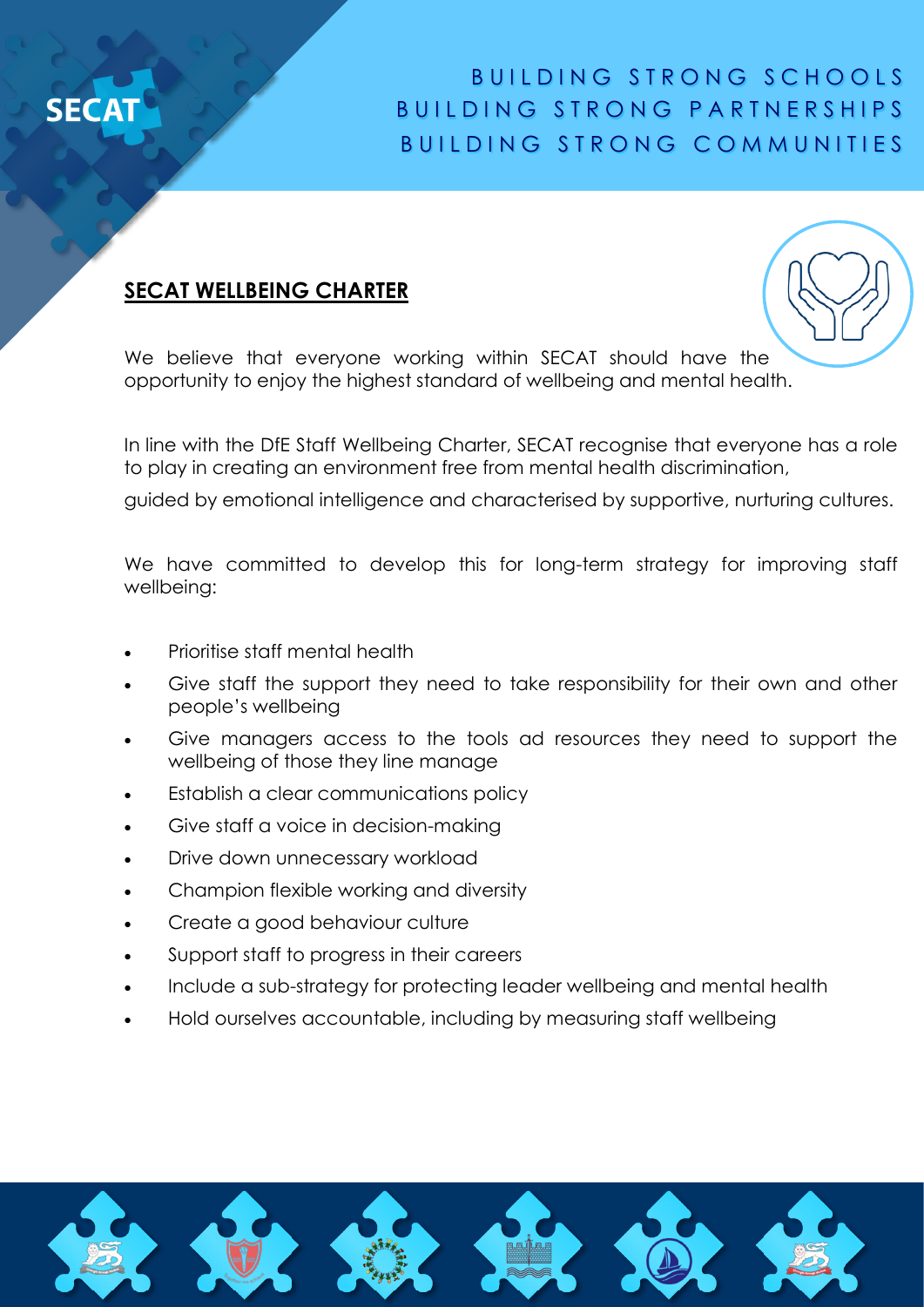## **SFC**

### BUILDING STRONG SCHOOLS BUILDING STRONG PARTNERSHIPS BUILDING STRONG COMMUNITIES



**Ofsted**

Ofsted recognises that we have a dual role to play in protecting and enhancing the wellbeing of education staff. First, we are committed to making sure our requirements of schools and colleges on wellbeing are clear. Second, we recognise that education staff can feel that inspections are a source of stress.

- 1. We will ensure that inspectors take staff wellbeing into account in coming to their judgements and monitor this through quality assurance and evaluation.
- 2. We will review whether the framework is having inadvertent impacts on staff wellbeing (for example, creating unnecessary workload) and take steps to alleviate any issues
- 3. We will continue to clarify that we do not expect providers to create documentation for inspection, to try to reduce administrative workload. We will also be clear that:
- we do not grade individual lessons or people
- we do not require evidence from any lesson visit that could be used in capability/ disciplinary proceedings or for the purposes of performance management
- we do not require lessons to be planned in a certain way or for lessons plans to be provided to inspectors
- we do not require schools or colleges to prepare for inspections